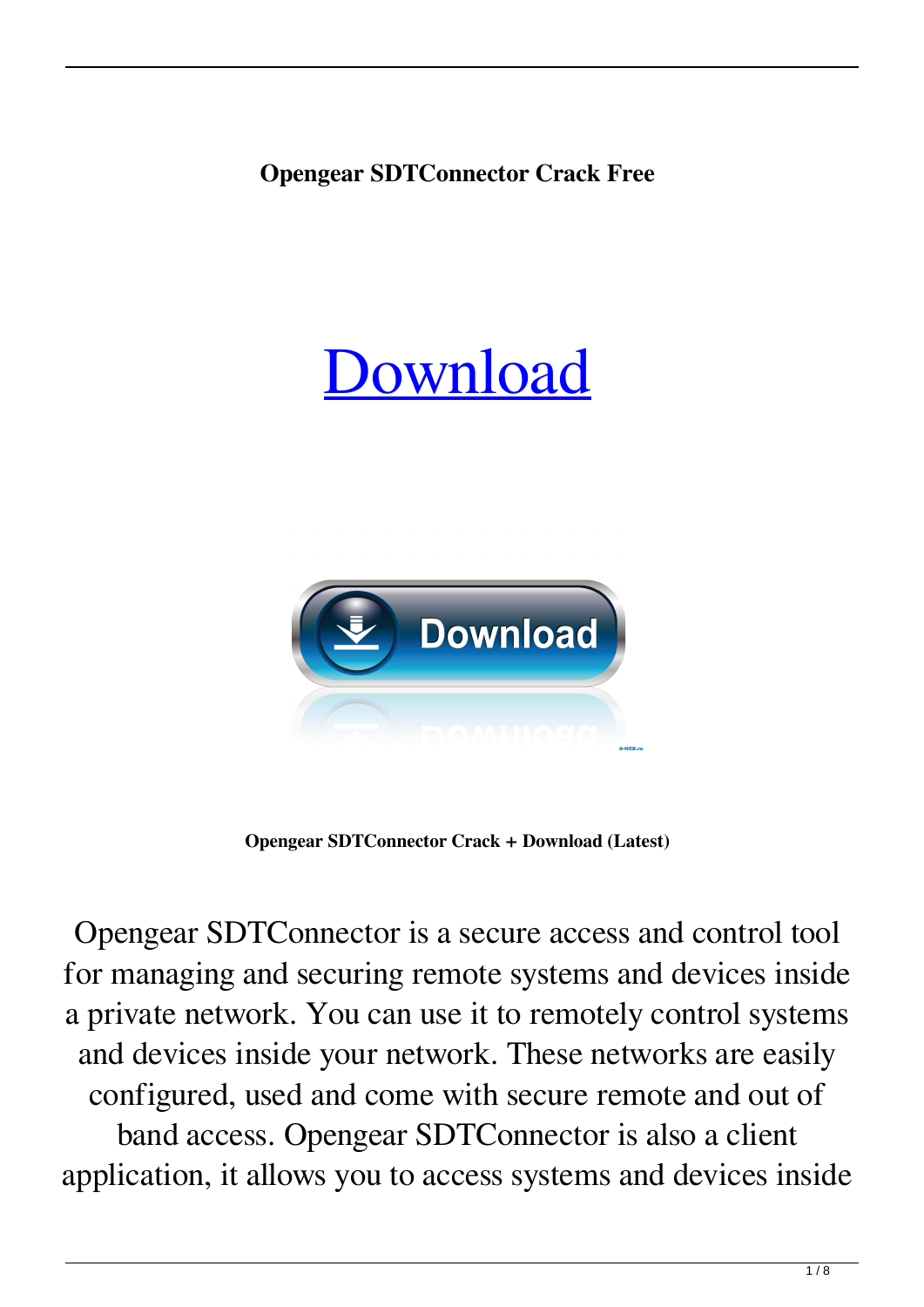a private LAN or management network. These networks are easily configured, used and come with secure remote and out of band access. Opengear SDTConnector Features: Remote

Control: Allows you to control your private devices and systems remotely over the Internet using SSH. Control: You can control all your private network devices from a single window. Remote VNC: VNC is the most widely used tool for remote access, this is why this section of the application is included. You can change settings such as target location,

font sizes and colors. Remote RDP: Remote Desktop Protocol is another of the most widely used tools for remote access, this is why this section of the application is included. Remote SSH: Allows you to use an SSH gateway to access a remote host over the Internet. Remote Telnet: Allows you to control a remote host using Telnet. Remote HTTP: Allows you to access a remote host over HTTP. Remote HTTPs:

Allows you to access a remote host over HTTPS. Remote SSH (Custom): Allows you to use a custom SSH gateway and access the remote host over SSH. Remote UDP: Allows you to use a custom SSH gateway to access a remote host over UDP. Custom Services: Allows you to set up custom tunnels to access other services. Setup: Allows you to customize some of the settings of the application. System & Network Management: Allows you to manage your network devices. Network & Services Management: Allows you to manage your network. System Security: Allows you to set up secure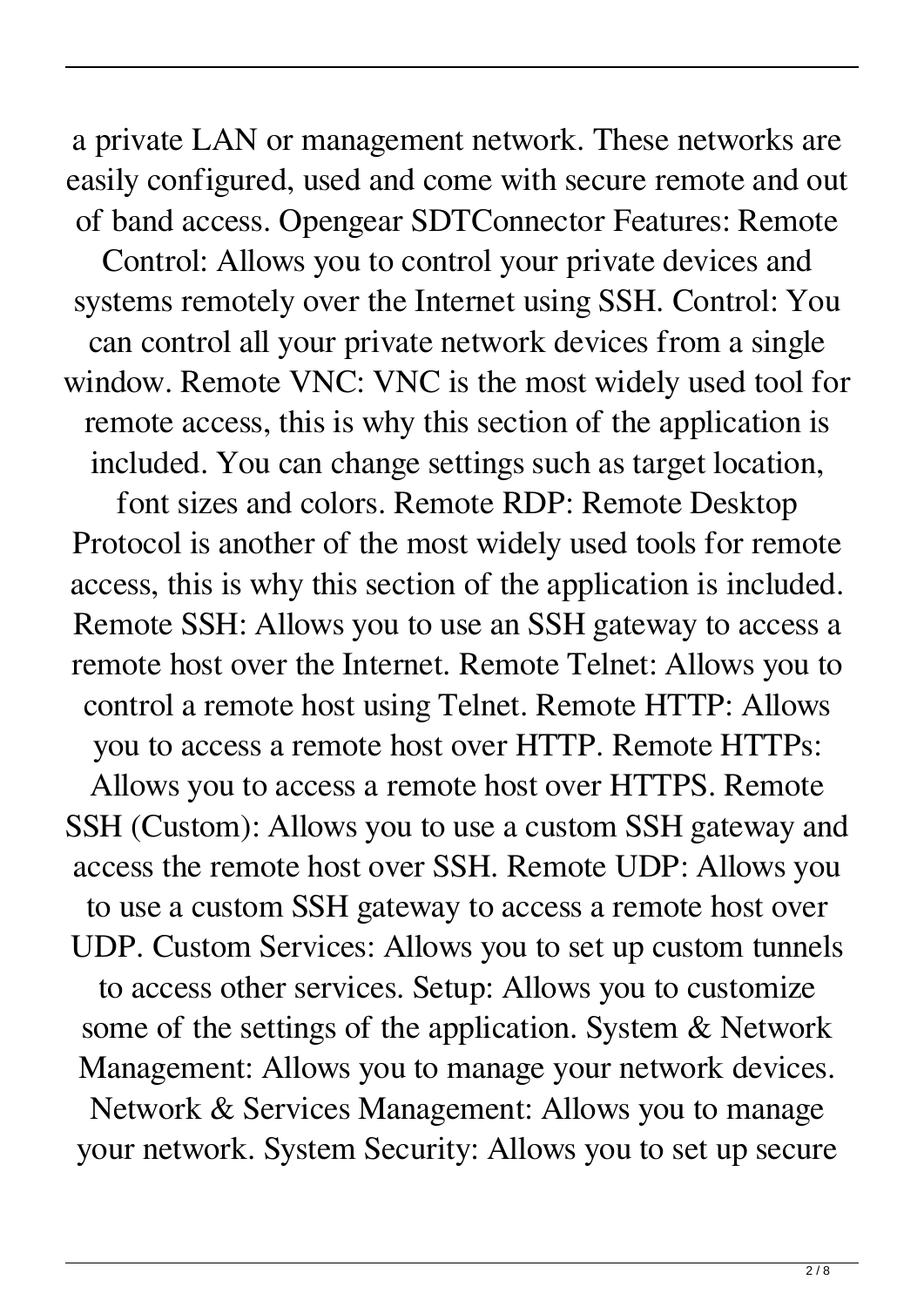connections to remote systems. Using the Application Getting Started: To get started using Opengear SDTConnector you will need to install and run it on a computer. Opengear SDTConnector Installation and Setup: Opengear SDTConnector is a free tool. You can use it to access and control remote systems and devices inside your private network. It is a server application that can be installed and used on multiple computers. It is a graphical application that sports a very intuitive interface. The application does not need a lot of

## **Opengear SDTConnector License Key Full [Latest 2022]**

KeyMACRO is a utility to configure and generate new hardcoded keys for use with Key Management. It supports RSA and DSA keys, with both public and private key encryption. The config file for the program is opened in notepad, so you must make sure it is not version locked or protected. Output from /usr/bin/sh -c "echo \$LINUX\_COMPILER": /usr/bin/gcc -m32 -W -Wall -fPIC -march=i686 -O3 -pipe -fno-stack-protector -fno-optimizesibling-calls -fno-tree-vrp -fno-var-tracking-assignments -fhonour-copts -fhonour-delete-array-values -fhonour-types -fconstructor-aliases -fself-assign -fmerge-constants -fnodelete-null-pointer-checks -finline-functions -finlinelimit=65000 -funroll-loops -finline-functions-called-once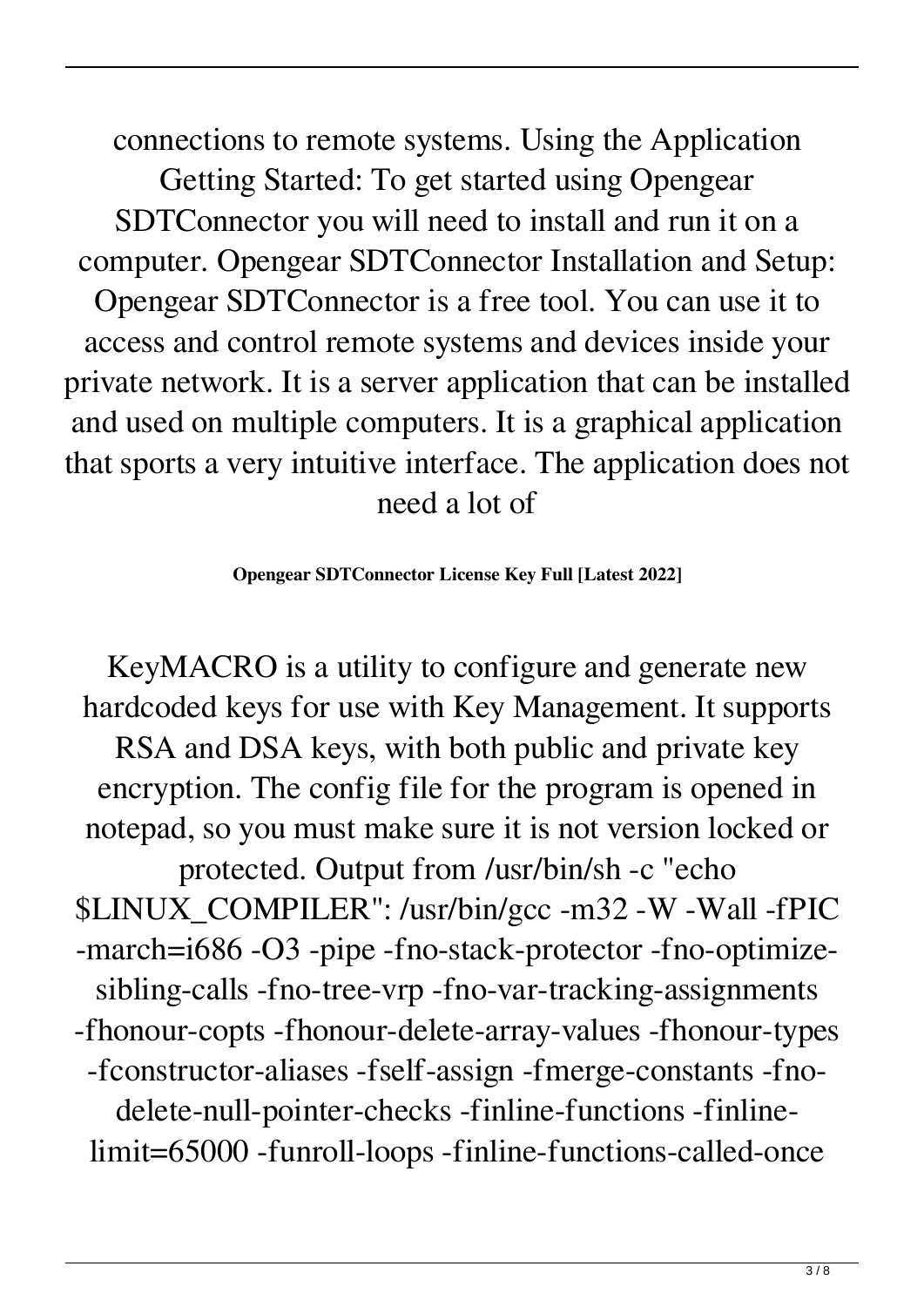-falign-functions -falign-jumps -falign-labels -falign-loops -funroll-all-loops -falign-labels-within-functions -falign-loopsafter-unrolling-all-loops -falign-jumps-after-unrolling-allloops -falign-labels-by-size -falign-loops-by-size -falignjumps-by-size -falign-labels-by-value -falign-loops-by-value -falign-jumps-by-value -falign-labels-by-category -falignloops-by-category -falign-jumps-by-category -falign-labelsby-region -falign-loops-by-region -falign-jumps-by-region -fforce-addr -fforce-addr-mark -fforce-addr-on-stack -fforceaddr-mark-on-stack -fforce-addr-table -fforce-table-entry -fforce-table-cost -fforce-table-store -fforce-table-mark -fforce-table-cost-mark -fforce 81e310abbf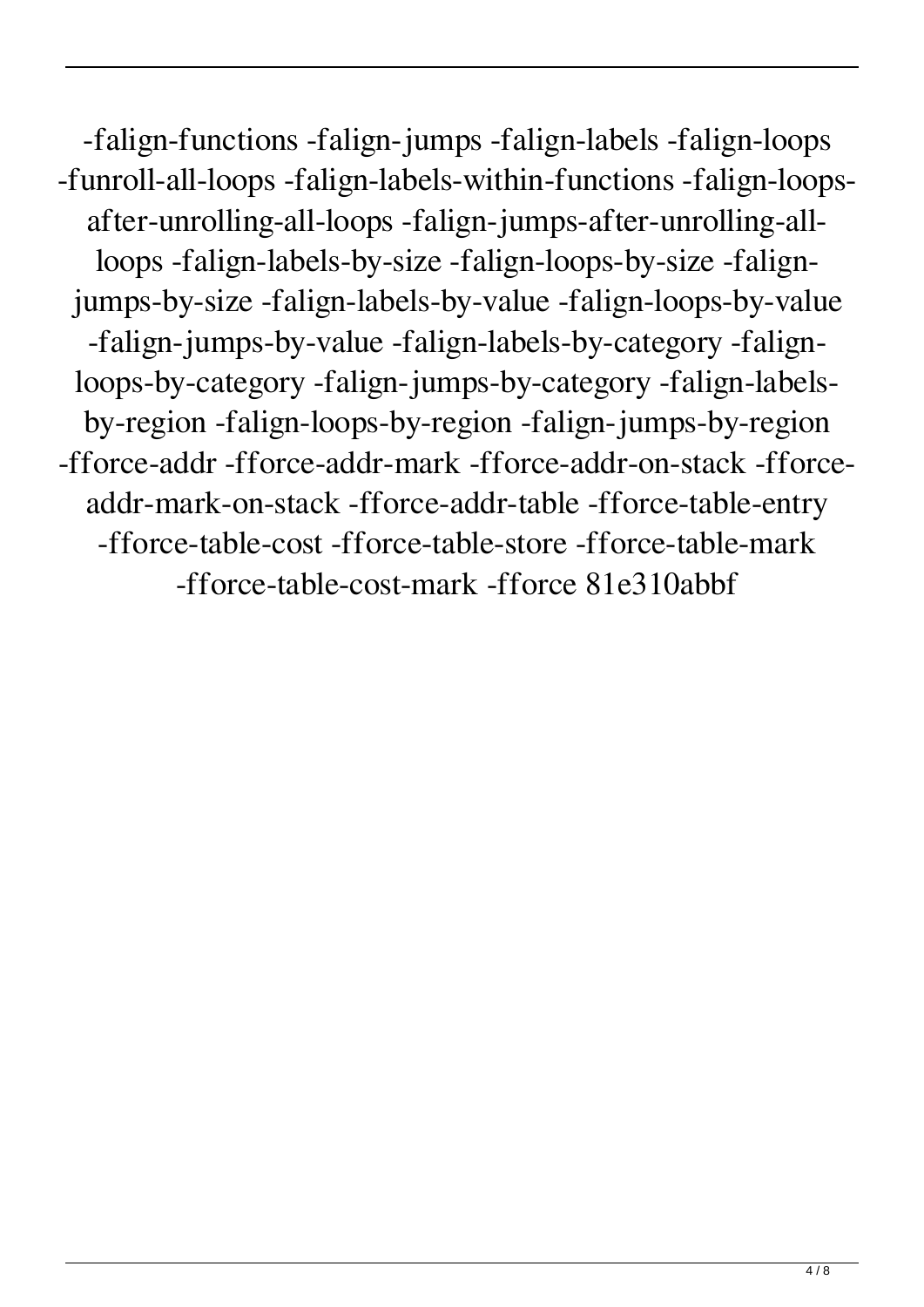**Opengear SDTConnector Crack Download**

**What's New in the?**

RDP-insecure is a server-side component that changes the authentication methods used by Remote Desktop Services. Description: Sobrute is an open source virtual private server (VPS) solution based on LAMP (Linux, Apache, MySQL, PHP) and using i3 window manager. Sobrute features include IPv6 support, public IPv6 address, custom domain and dynamic IPs, email-like IMAP/POP3 with unlimited storage, PHP 5, Perl 5, Python, MySQL 5.x, LDAP, and SMTP integration, and PPP/VNC support. Description: Jango is a Linux-based appliance that automatically discovers and configures Linux-based enterprise networks. Jango is a tool that can be used to administer networks and perform network diagnosis in an easy and intuitive fashion. Jango is a powerful software solution that enables the network administrator to maintain network functionality and to perform network diagnosis in an easy and intuitive fashion. Description: EtherMedia Information System (EMIS) is a suite of thin client software for organizations to manage office workstations. EMIS runs on any Windows workstation and provides a robust, graphical interface to manage the Windows desktop environment remotely. EMIS allows the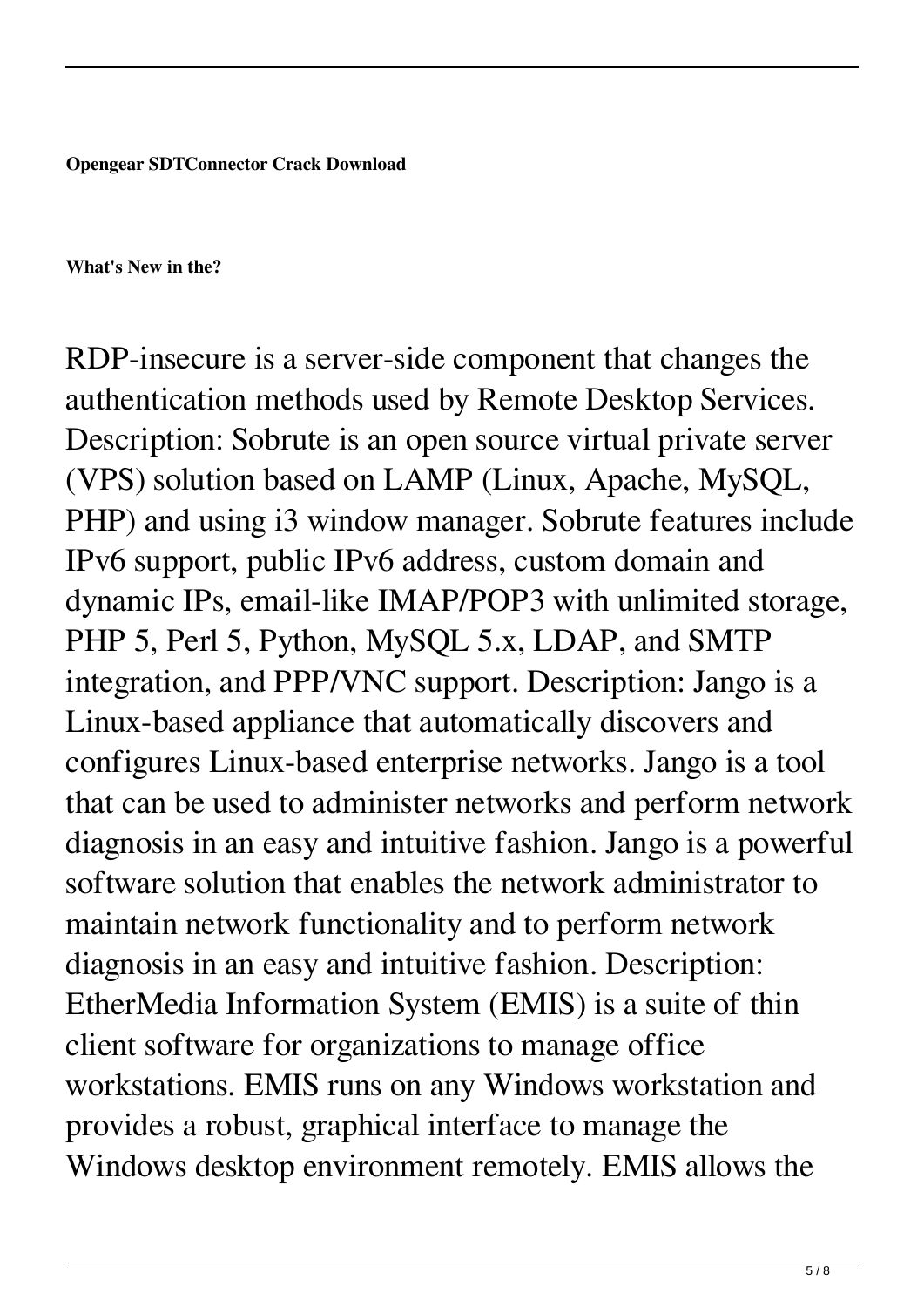system administrator to take advantage of the savings made possible by thin client technology while maintaining a single management point and standardizing the look and feel of applications across the organization. Description: ServerVault is a network-aware software image backup solution for Windows servers. It uses easy-to-understand interfaces and provides an automated approach to backups. It also enables administrators to back up their servers when they are not available on a regular basis. In addition, it can also provide online access to backups, such as a Windows backup tool that can be accessed via the Internet. Description: Built for Migrating Microsoft Exchange to O365 Succeeds in transition of virtual infrastructure to the new Microsoft cloud platform, providing you with the flexibility and ease-of-use to confidently migrate your business email environment. Enables you to take full advantage of the rich enterprise-level features included in Office 365. Description: Build web applications and create hybrid (mixed web and native) apps using our apps-builder tool. Use the backend as a database, which means you don't need to install third-party tools for databases. Use OpenLiteSpeed as a reverse proxy server to efficiently route requests for your web apps, but also allow remote users to access them. Description: Build powerful applications using C++ and the Qt framework on the Windows platform. Qt provides a full set of widgets and code building tools. Use the native Windows printing APIs. Share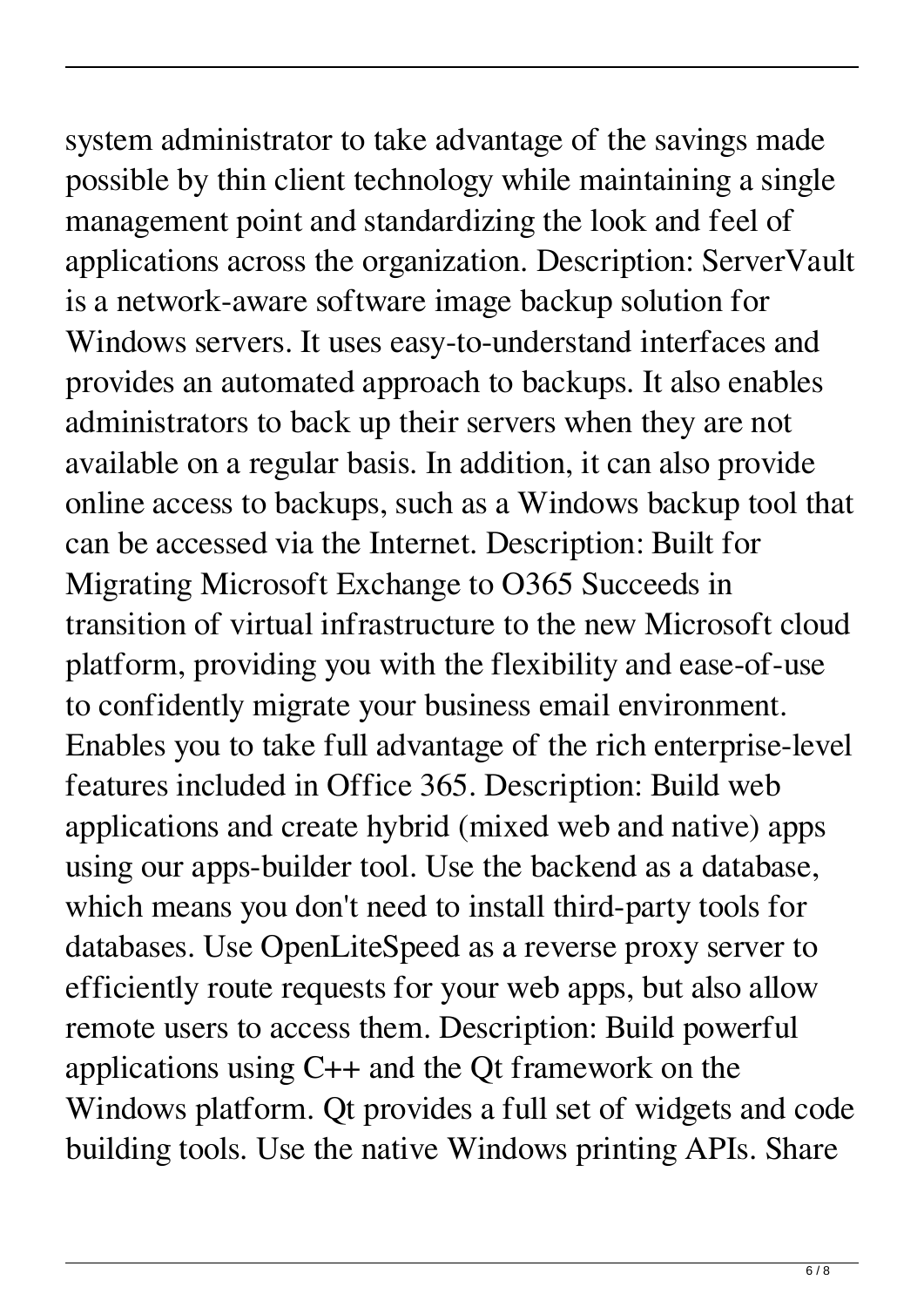objects and data between applications. Create intuitive UI designs with Qt Designer. Use XML, SQLite, or an existing database. Use an underlying object model